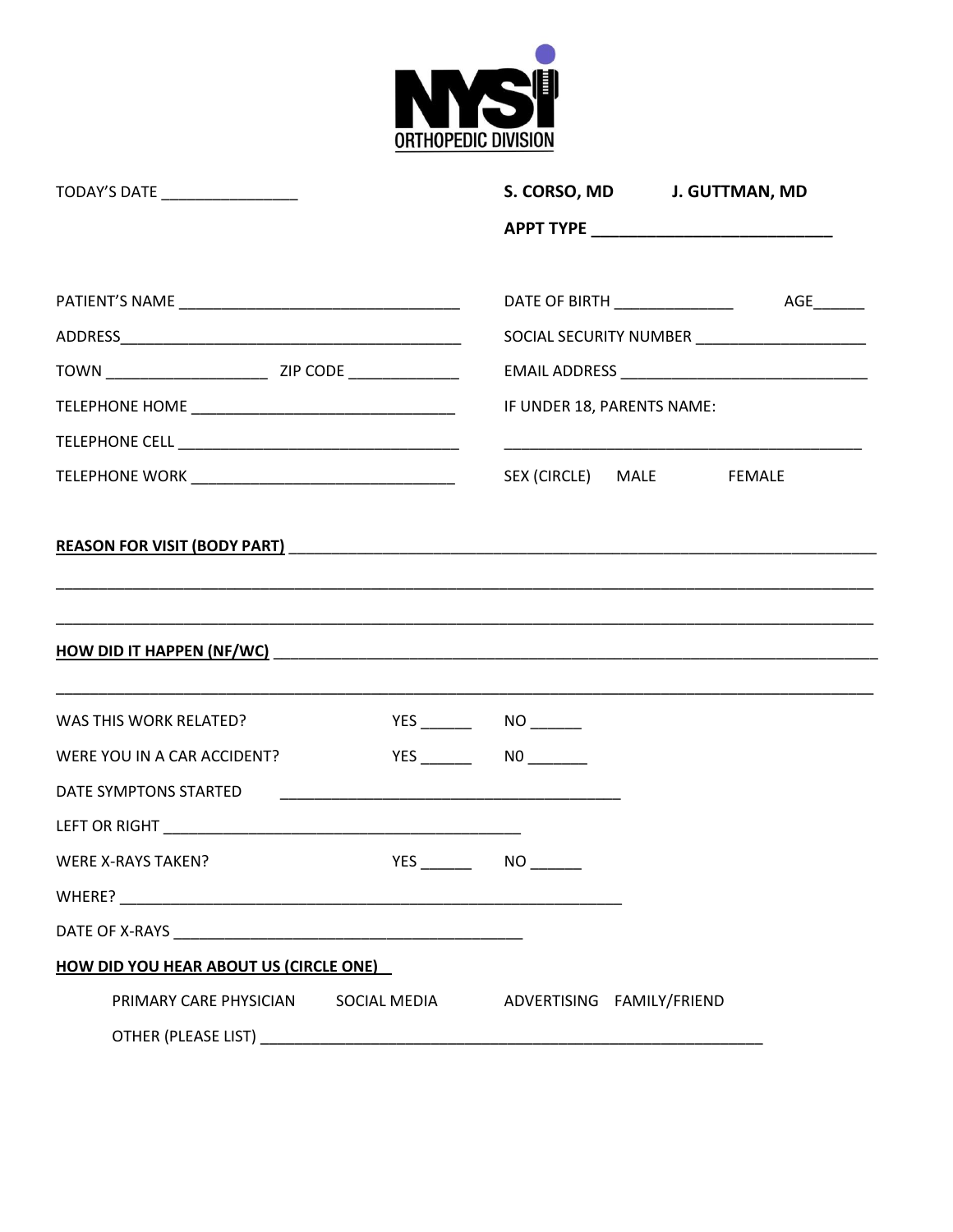

## PAGE TWO

|                                               | <b>INSURANCE INFORMATION</b>                                                                   |  |  |
|-----------------------------------------------|------------------------------------------------------------------------------------------------|--|--|
| NAME OF PRIMARY INSURANCE                     | NAME OF SECONDARY INSURANCE                                                                    |  |  |
| ADDRESS OF INSURANCE COMPANY                  | ADDRESS OF INSURANCE COMPANY<br><u> 1989 - Johann Barbara, margaret eta idazlea (h. 1989).</u> |  |  |
|                                               |                                                                                                |  |  |
| SOCIAL SECURITY NUMBER ______________________ |                                                                                                |  |  |
| DATE OF BIRTH __________________________      | DATE OF BIRTH <b>And All Property Container and All Property</b>                               |  |  |
| NAME OF INSURED'S EMPLOYER                    | NAME OF INSURED'S EMPLOYER                                                                     |  |  |
|                                               |                                                                                                |  |  |
|                                               |                                                                                                |  |  |
| RELATIONSHIP TO PATIENT                       | RELATIONSHIP TO PATIENT                                                                        |  |  |
|                                               |                                                                                                |  |  |

### **INSURANCE PAYMENT ORDER**

I authorize the release of any medical information necessary to process an insurance claim and authorize direct payment to New York Orthopaedic & Comprehensive Medical Services, P.C. I understand that I am financially responsible for treatment rendered. (If insurance is a minor, parent or guardian must sign)

**LEGAL SIGNATURE: \_\_\_\_\_\_\_\_\_\_\_\_\_\_\_\_\_\_\_\_\_\_\_\_\_\_\_\_\_\_\_\_\_\_\_\_\_\_\_\_\_\_\_\_\_ DATE: \_\_\_\_\_\_\_\_\_\_\_\_\_\_\_\_\_\_\_\_\_\_**